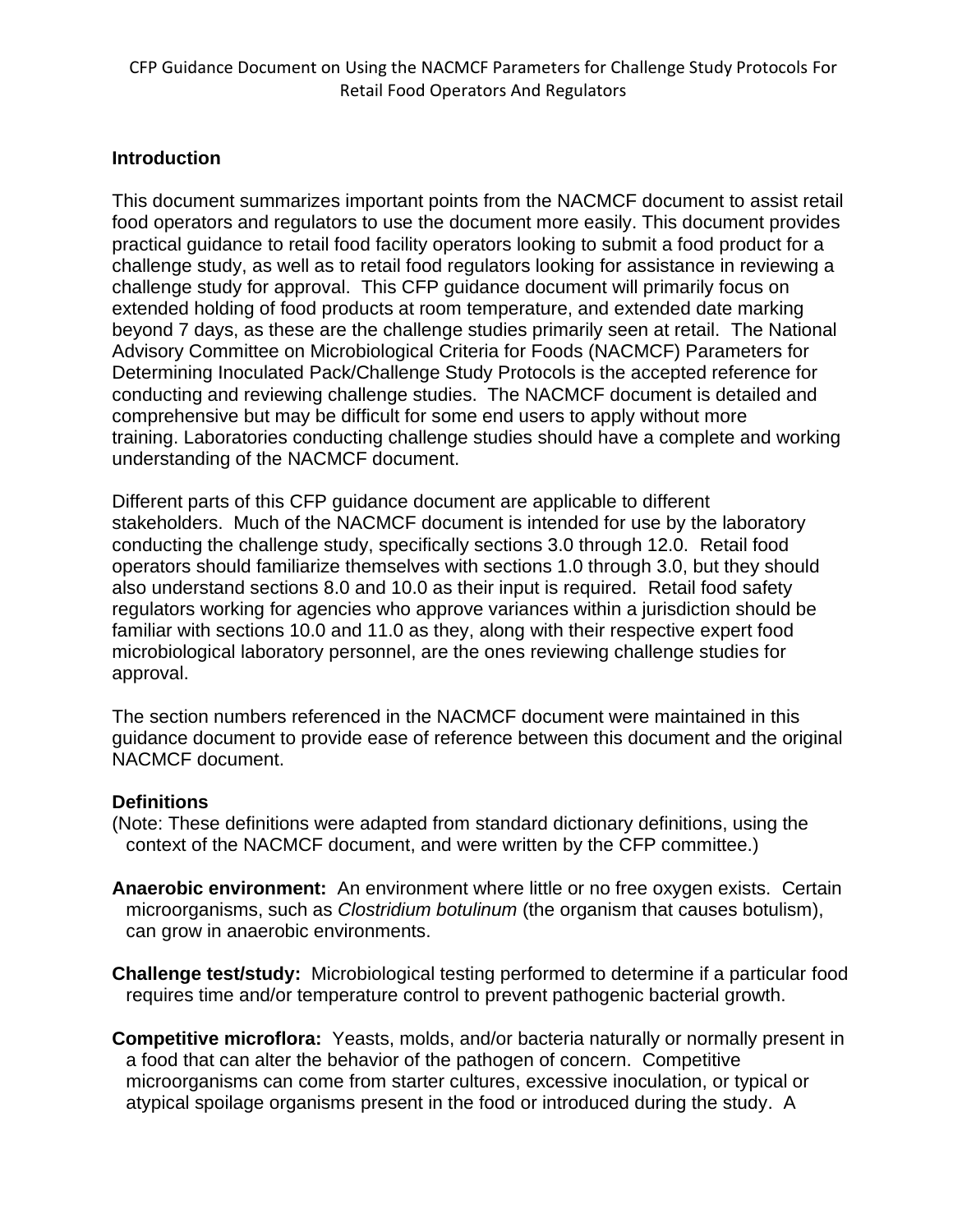challenge study food sample should be collected from fresh product (i.e. within the first 10% of its normal shelf-life).

- **Control limit:** A maximum and/or minimum value needed to control a biological, chemical or physical factor to prevent, eliminate or reduce to an acceptable level the occurrence of a food safety hazard.
- **Gas permeability:** The state or quality of a material that allows gases to pass through it.
- **Headspace volume:** Headspace is the internal volume of a package that is not occupied by the product.
- **Inactivation:** To make or render something not active; to disable or cause not to function.
- **Indigenous microflora:** The naturally occurring microorganisms in food in its natural state.
- **Inoculate:** Intentionally introducing microorganisms into food or other substrate to see the extent to which they will grow, decline or survive.
- **ISO/IEC:** The International Organization for Standardization/ International Electrotechnical Commission; a joint technical committee that sets standards for lab testing and calibration.
- **Multi-component product:** A product, such as a chocolate chip cookie or a pizza, composed of distinct ingredients with varying fat, water, salt, or other constituents. A component can shield other ingredients from lethality during processing or alter the environment, such as by adjusting water activity (Aw) or pH, to allow microbial growth not generally expected with the ingredient.
- **Pathogen:** A microorganism, such as *Salmonella*, that can cause illness or disease.
- **Product variability:** The difference between batches (lots) of food in terms of specific properties such as color, texture, pH, water activity, etc.
- **Sampling interval:** The timeframe that determines how often measurements will be taken during a challenge study.
- **Spoilage organisms:** Bacteria, yeasts, and molds, that when present in a food in high concentrations, causes food to spoil or become otherwise unfit for eating.
- **Starter culture:** Bacteria yeasts or mold, deliberately used during food production to cause specific changes in a food (carbon dioxide production, acid production, etc.).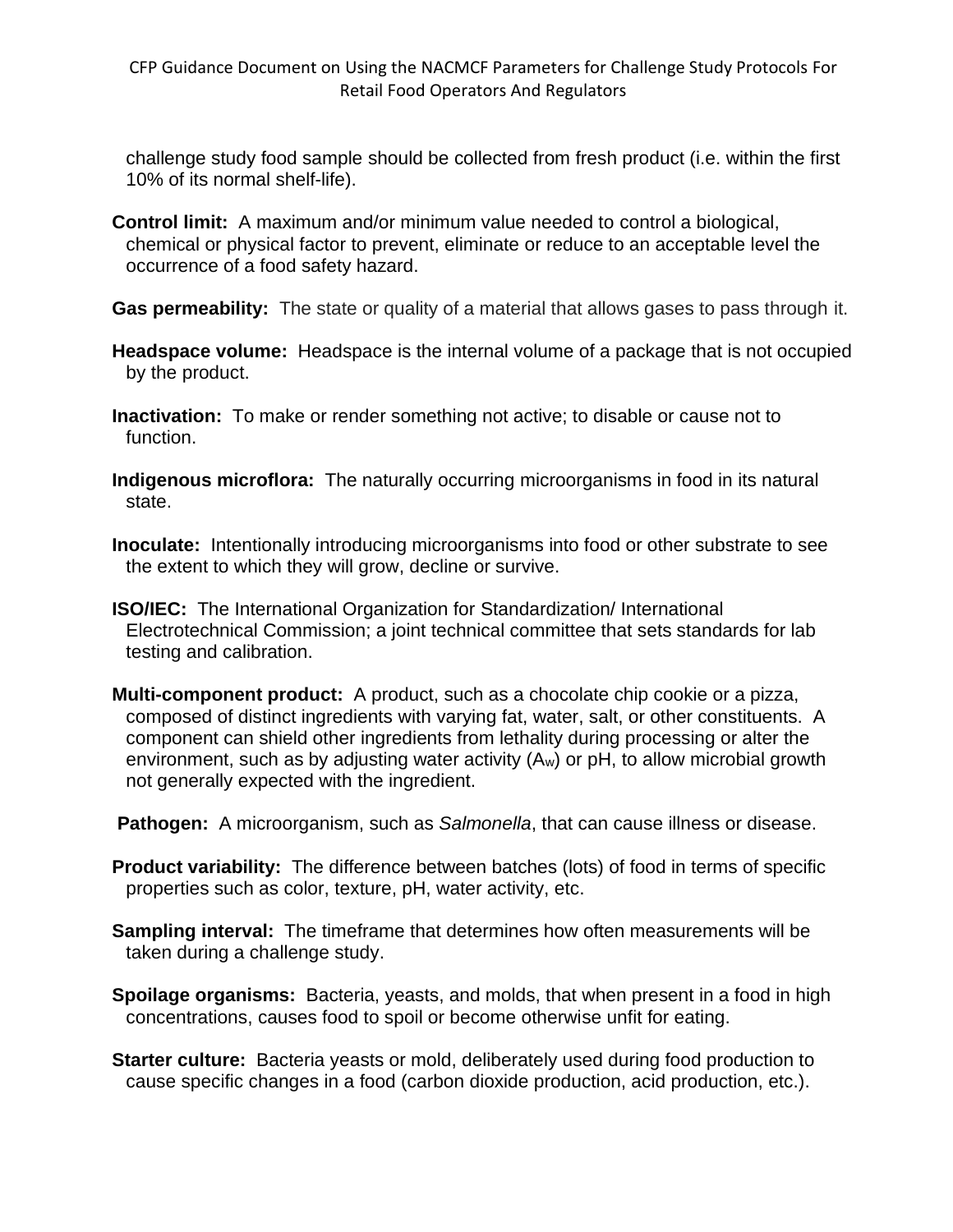- **Surrogate organisms:** A nonpathogenic microorganism with similar growth or inactivation characteristics to a pathogenic microorganism
- **Worst-case formulation:** A worst-case food formulation should have acidity, moisture, salt, Aw, etc. at extreme values identified for the product variability that are closest to those optimal for pathogen growth.

# **NACMCF section commentary**

**\_\_\_\_\_\_\_\_\_\_\_\_\_\_\_\_\_\_\_\_\_\_\_\_\_\_\_\_**

As noted above, the section numbers referenced below refer to the original numbering in the NACMCF document and have been retained in this to provide easy cross-referencing between this CFP guidance document and the original NACMCF document. In some case numbers appear to be missing if a section of the NACMCF document is not referenced in this CFP guidance document.

### **1.0 Obtaining expert advice and identifying a laboratory**

- The study should<sup>1</sup> be designed, conducted and evaluated by expert food microbiologists with knowledge of food products, food pathogens, and statistics. Personnel performing the study should have a combination of education, such as a B.S. in Microbiology, evidence of knowledge of basic microbiological techniques, and at least 2 years of challenge study experience or supervision by a microbiologist with that expertise.
- A laboratory selected for challenge testing should be able to demonstrate prior experience in conducting or validating challenge studies and should meet laboratory standards for capacity and capability. Certifications (such as *ISO/IEC 17025 General requirements for the competence of testing and calibration laboratories*) help identify laboratories capable of testing, but don't necessarily qualify a laboratory to design and conduct challenge studies. To conduct challenge studies, labs should also have approval and capacity to handle the organism(s) of concern as well as ensure appropriate microbial strains are used.

 $1$  Note: The committee uses the word should instead of must throughout the document as there may be instances where a scientifically valid study does not have all required components in order to be valid.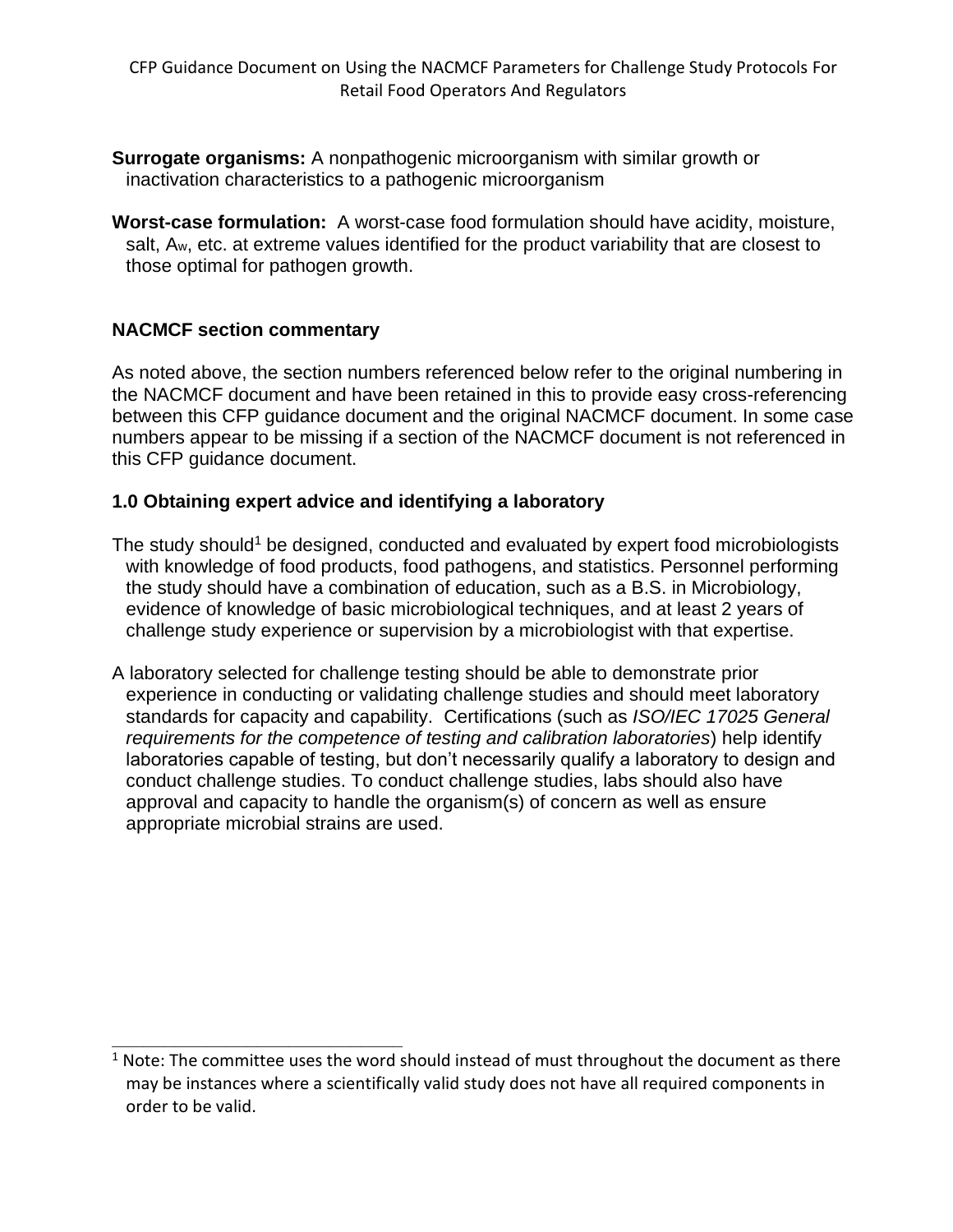# **3.0 Factors related to test product**

*3.1* Product preparation.

- The test product should be prepared under conditions most conducive to growth or survival based on the intended conditions of use and expected product variability (i.e. worst-case formulation). This includes ensuring the product is at equilibrium for physical properties (water activity, moisture, temperature, and pH) and that it is inoculated in areas most likely to become contaminated and/or where organisms would grow. The critical physical properties should be at worst-case limits for the finished product.
- Multi-component products may take longer to equilibrate and should be inoculated prior to equilibration. Studies to determine growth, inactivation or survival of a pathogen present due to recontamination should be inoculated after equilibration.

### *3.2 Product variability.*

Knowledge of the product variability over several product lots is needed to determine the appropriate testing parameters for a challenge study. The greater the variability, the more samples of product should be evaluated to identify the worst-case limits. Wherever possible, food should be processed to mimic conditions used during commercial operations and be representative of normal production. Adjustments to acidity, moisture, salt, water activity, etc. should be made to test a "worst case scenario".

#### *3.3 Competitive microflora.*

Inoculated product should contain typical levels of competitive microflora, including starter cultures, but take care not to introduce atypical spoilage microorganisms. The study should ensure that the product evaluated was obtained and inoculated within the first 10% of its shelf life; for example, a product with a 30-day shelf-life should have the sample obtained and inoculated within 3 days of production.

### **4.0 Target Organisms**

### *4.1 Identifying Pathogens of Concern*

Organism selection is an important part of study design. A qualified study designer will determine what organism(s) to select. The organism(s) chosen will depend on a variety of factors, including the food storage temperature, pH, and aw. For example, consider *Clostridium botulinum* as a selected organism when evaluating foods held in anaerobic environments.

There are tables included in the NACMCF document that discuss organism selection that should be used to determine the proper organism for the challenge study. These tables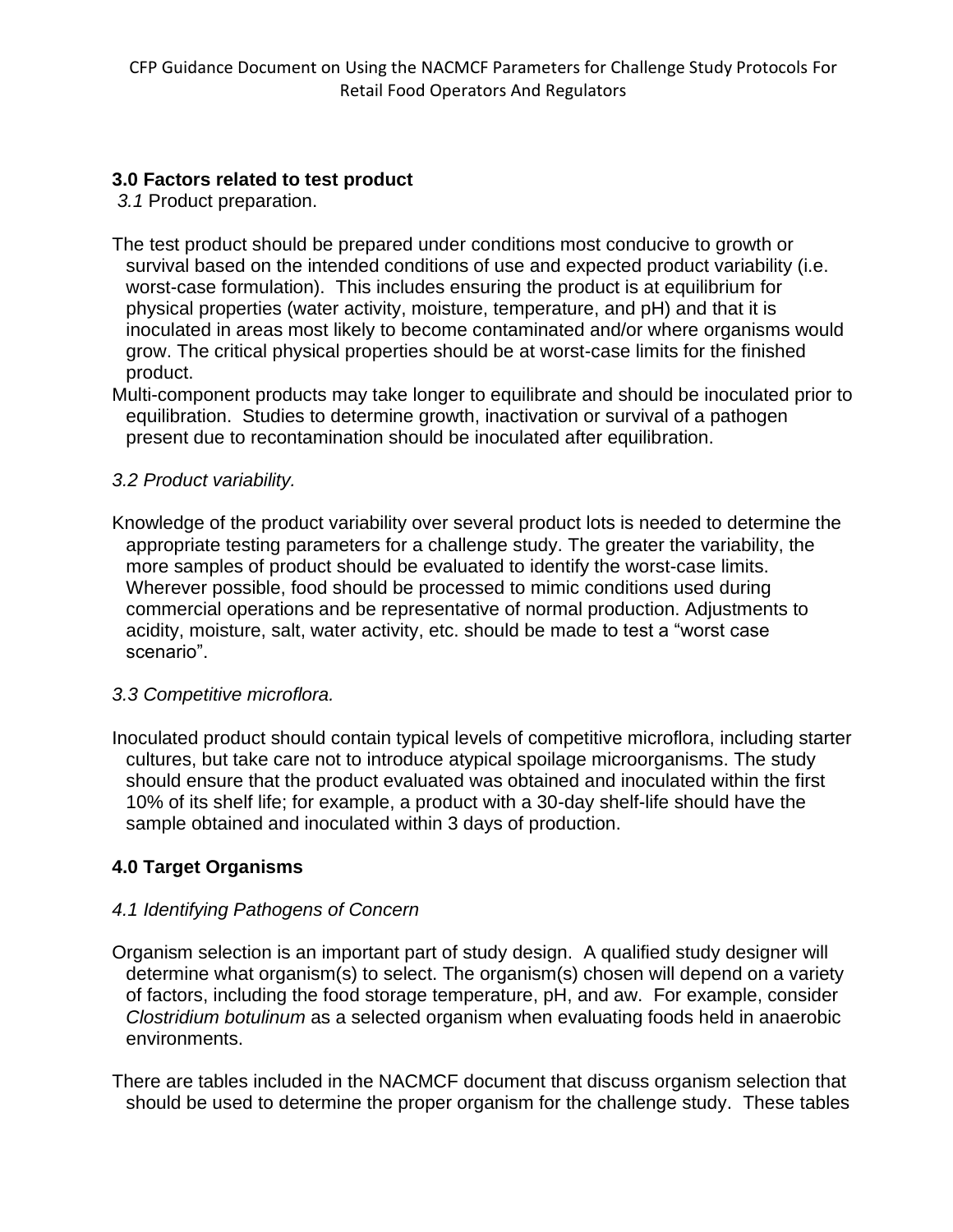are labeled as Table 2, and Appendix C [4] [5] of the original NACMCF document. Both tables should be used together to select the proper organism for test. Preliminary testing on product for pH and water activity may be needed to help select organism(s) of concern.

### *4.2 Surrogate Organisms*

There are certain circumstances in challenge testing that allow for the use of nonpathogenic surrogate organisms. If surrogates are to be used, their choice should be justified and valid for the food and the process being tested. The use of surrogate organisms may be most helpful to reduce cost and risk in product formulation design prior to conducting the challenge study.

### **8.0 Storage Conditions**

# *8.1 Packaging*

Products should be testing using the same conditions used for commercial packaging, including packaging materials and the process used for actual packing of the product. Attributes to consider include gas permeability, headspace volume, vacuum levels, and headspace gas composition. The conditions of the environment for packaging should also match the environment for commercial packaging.

### *8.2 Storage and Shipping temperatures*

- Storage and shipping temperatures should take into consideration product temperature variation. Humidity should also be taken into consideration for these tests.
- NACMCF recommends that refrigerated foods be tested at 44.6°F (7 °C) to account for expected consumer storage temperature in the United States but may also be tested at other temperatures for a better understanding of microbial growth patterns. If a product may be subject to variation of temperatures during its shelf life, the product should be tested using these temperature variations.
- Products being tested to determine their safety at ambient temperature should be tested using the expected storage room temperatures (typically 24 to 35°C or 75.2 to 95°F).

# **Reference 9.0 Sample Considerations**

### *9.1 Sampling*

The number of samples analyzed at each time interval should be at least two and any studies should be replicated at least twice with different batches of product and inocula. The number of replications depends on the product and the inoculum.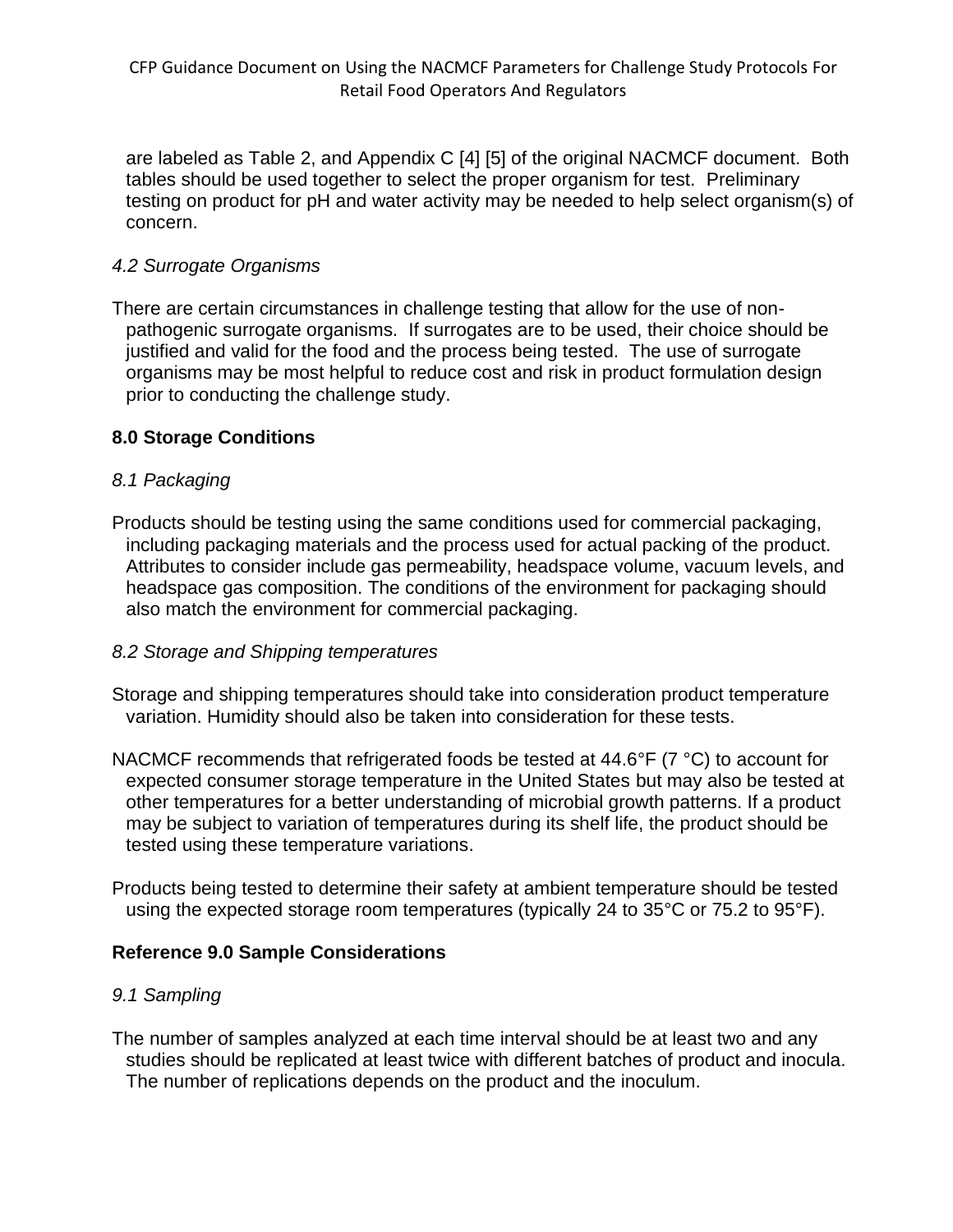# **10.0. Duration of study and sampling intervals**

For study duration parameters based on product shelf life, see chart 10.1.

*Chart 10.1*

| <b>Product type</b>                                   | <b>Proposed Shelf Life</b> | <b>Additional Safety</b><br><b>Margin</b> |
|-------------------------------------------------------|----------------------------|-------------------------------------------|
| Sold for Immediate Service                            | 7 to 10 days               | 50%                                       |
| Sold for Immediate Service                            | 10 days to 3 months        | 25% to 50%*                               |
| Sold for Immediate Service                            | 3 to 6 months              | 25%                                       |
| Packaged for Retail Sale at the food<br>establishment | Any                        | 50%                                       |

\* at the discretion of the study designer

Food packaged at the retail establishment should use the most conservative additional safety margin provided in the NACMCF document, which is an additional 50%. Since the NACMCF document does not provide information on safety margin beyond 6 months, it is recommended that the proposed shelf life for a packaged product be determined by the microbiologist conducting the study, and should be between 7 days and 6 months.

Samples, including controls, should be analyzed initially after inoculation (*or after a short equilibration period at the direction of the study designer*) and then at least five to seven times over the duration of the study. For longer-shelf-life products, it may be necessary to have more than seven sampling points.

A study may be terminated when growth of the target pathogen exceeds 1 log for two or more consecutive sampling intervals, except in the case of *S. aureus* or *B. cereus,* where NACMCF recommends 3-log. Studies may also be terminated when gross spoilage occurs.

### **11.0. Interpreting test results**

The results of a microbiological growth study must be interpreted and evaluated by an expert microbiologist who will consider all relevant factors and the thresholds in the chart below. Smaller increases may be significant depending upon the enumeration methods, number of samples and replicates used, and the variability among data points. The regulatory authority can use more restrictive pass/fail criteria for a specific challenge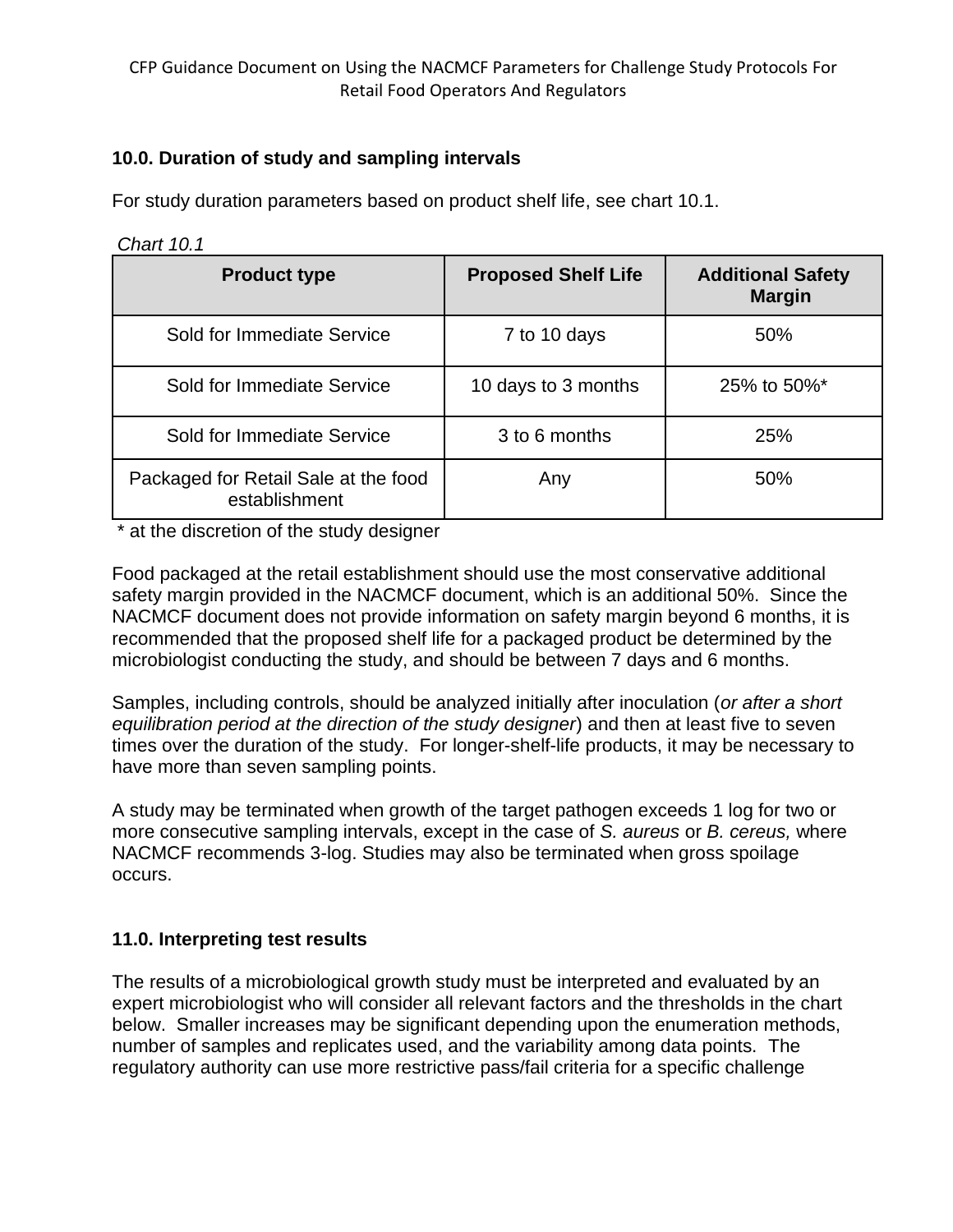study based on the intended use of the product and the target consumer population (i.e. highly susceptible population).

# **The Pass/Fail criteria for test pathogens are listed below.**

#### *Chart 11.1*

| <b>Pathogen</b>                           | <b>Pass</b>                                                                                                             | Fail                                                                                                  |
|-------------------------------------------|-------------------------------------------------------------------------------------------------------------------------|-------------------------------------------------------------------------------------------------------|
| C. botulinum                              | No toxin detected for the<br>duration of the study.                                                                     | Any toxin detected during the<br>study.                                                               |
| S. aureus or B. cereus (if<br>applicable) | In lieu of toxin testing, less<br>than 3-log CFU/g growth<br>above the initial inoculum<br>level across all replicates. | Equal to or greater than 3-log<br>CFU/g growth above the initial<br>inoculum level in any replicates. |
| All other pathogens                       | Less than 1-log $CFU/q$<br>growth above the initial<br>inoculum level across all<br>replicates.                         | Equal to or greater than 1-log<br>CFU/g growth above the initial<br>inoculum level in any replicates. |

#### **\*A product does not support pathogen growth if growth has not exceeded the initial inoculum level by the limits listed above throughout the intended shelf life of the product and across replicate trials.**

When publishing the final report, ensure that the lab specifically states that the challenge study was conducted following the NACMCF Protocols.

### **Computer Modeling**

The use of computer modeling for product assessment and pathogen growth in the absence of any laboratory data is limited. Only experimentally validated models for the specific pathogen(s) of concern should be used. Modeling can usually be used in excluding specific organisms of concern from consideration in challenge studies, (e.g., modeling shows than one pathogen grows faster, so the slow grower is excluded from subsequent laboratory studies).